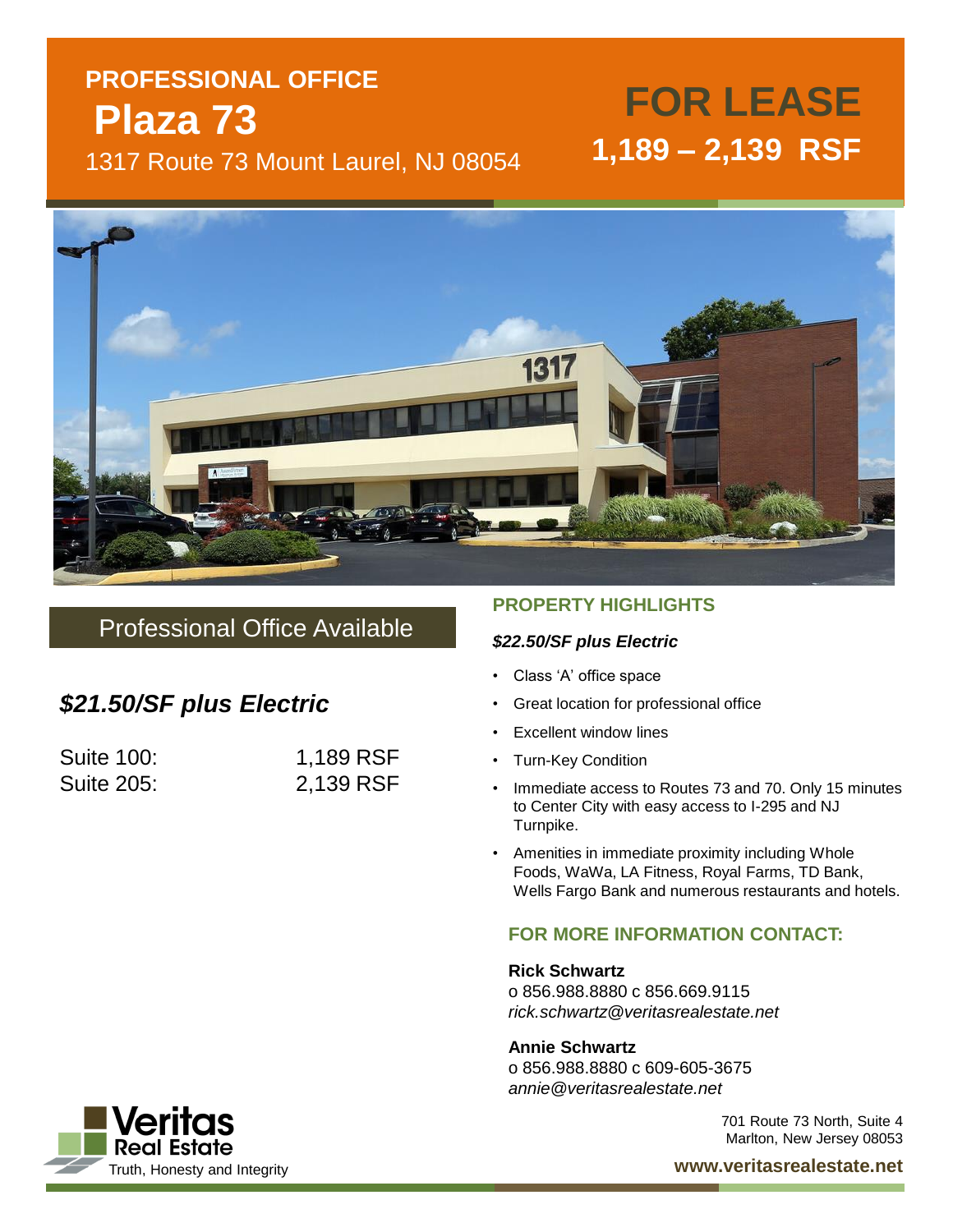

- ✓ 15 minutes to Center City Philadelphia ✓ 30 minutes to Princeton, NJ
- ✓ 25 minutes to PHL International Airport ✓ 80 minutes to New York City
- 
- 



Rick Schwartz T: 856-988-8880 | C: 856-669-9115 | F: 856-988-8886 rick.schwartz@veritasrealestate.net



Annie Schwartz T: 856-988-8880 | C: 609-605-3675 | F: 856-988-8886 Annie@veritasrealestate.net



701 Route 73 North, Suite 4 Marlton, New Jersey 08053 **www.veritasrealestate.net**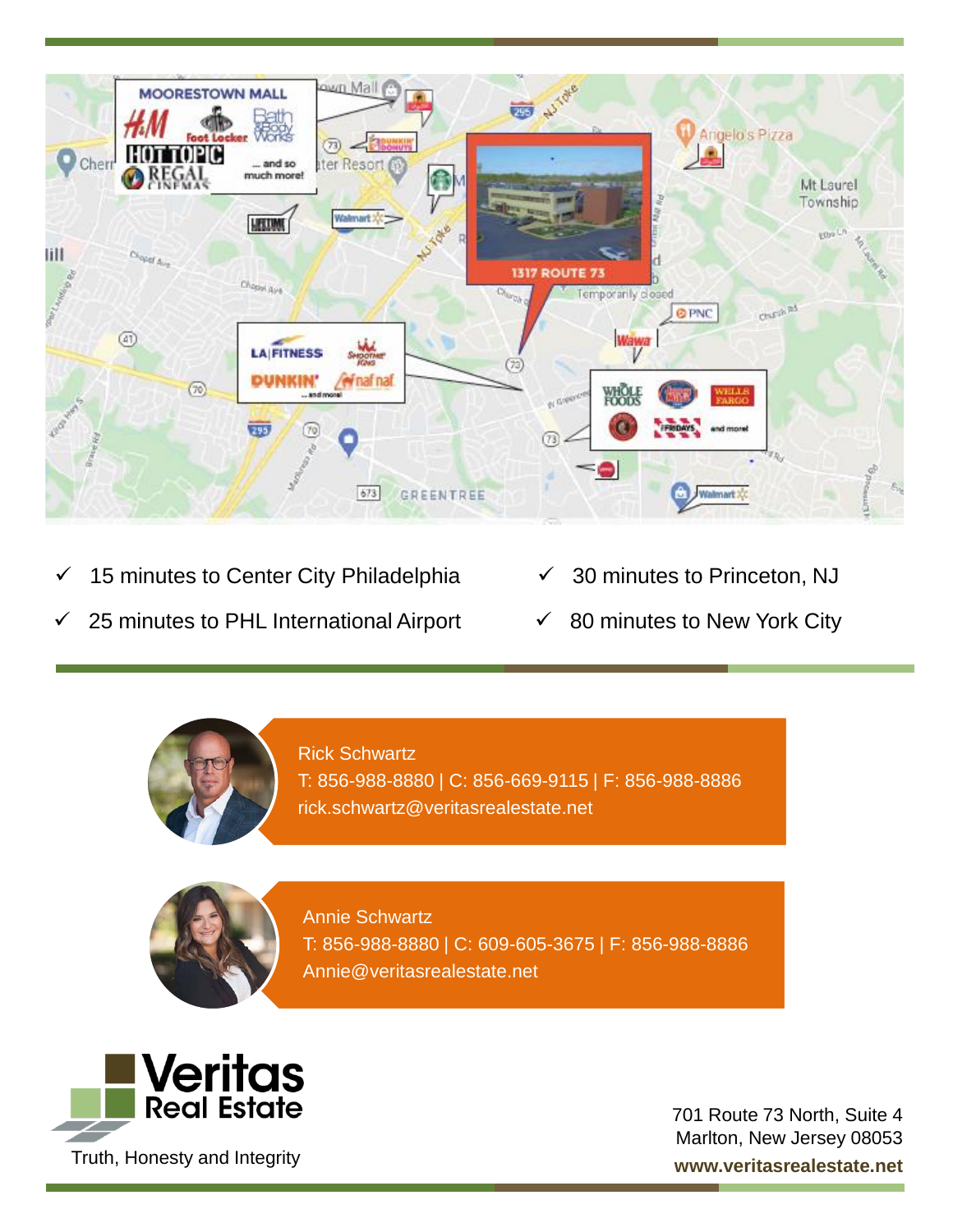# Floor Plan(s) 1317 Route 73



### Suite 100 – 1,189 RSF



#### **FOR MORE INFORMATION CONTACT:**

#### **Rick Schwartz**

o 856.988.8880 c 856.669.9115 *rick.schwartz@veritasrealestate.net*

#### **Annie Schwartz**

o 856.988.8880 c 609-605-3675 *annie@veritasrealestate.net*